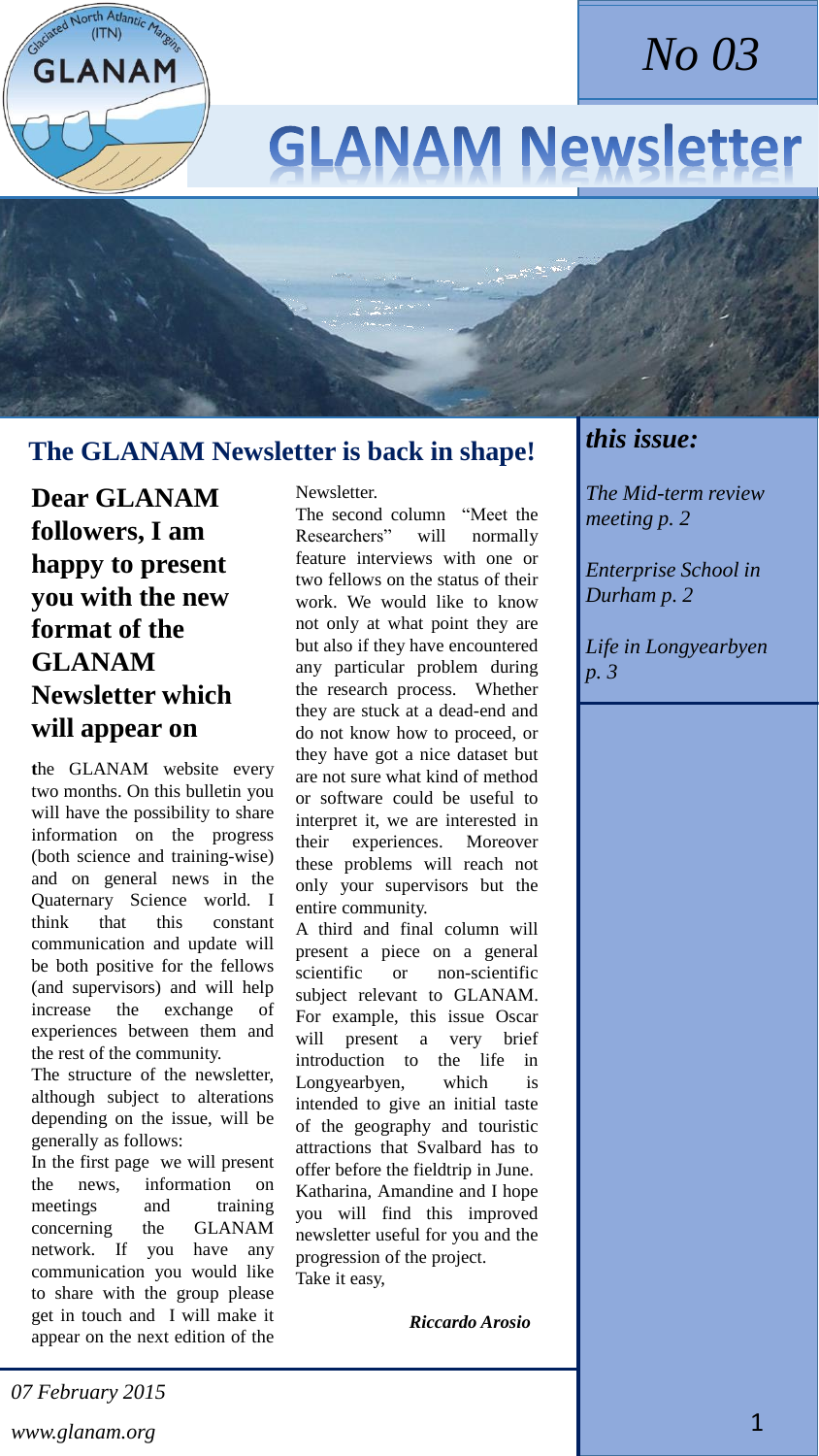## **Getting ready for the Mid-term review**

As a Marie-Curie ITN, we have a Mid-Term Review (MTR) meeting coming up in a couple of weeks, in Copenhagen. The MTR assesses the fulfilment of all aspects of the project, facilitating the dialogue between the network participants and the Research Executive Agency (REA) project officer. It is also a valuable source of feedback to both GLANAM and the REA.

Every fellow will have to present the project and results or achievements so far. Scientific content is expected in the presentations, but particular attention is also paid to the training activities and networking aspects including activities across different

#### sectors.

In the 10 minutes at our disposition the fellows should briefly present themselves, their background, and their training experiences within the Network. Most importantly, we should show the main objectives of our projects, methodology used and main results obtained so far. The end of the presentation should include also the expectations on the possible impact of the action on their future career.

So, good luck to the fellows with their presentations and enjoy the brief visit to Copenhagen.

*Riccardo Arosio*

## **The Enterprise School in Durham**

2014's GLANAM meeting in Durham, UK, kicked off with a week-long Enterprise School at Collingwood College, which was designed not only to impart the annual "transferrable skills" on us research fellows, but also to get us involved in entrepreneurial thinking. The business school was open to everyone and thus a bit less specific than last year's "communication skills" in Norway. With the main objective of getting everybody out of their COMFORT ZONE, the school focussed on TEAM WORK skills as well as COMMUNICATION, both qualities which are highly useful for researchers and young entrepreneurs. In addition to hearing several lectures from people who

had taken the leap and become an entrepreneur, we were given numerous smaller tasks over the four days, which we completed in groups of 8 or 9 people (an example is given in the picture below). This way we gave business advice to one of our mentors, who pretended to be in financial trouble with his madeup firm, we built protective shells for egg-long throw to make the egg land unharmed, we pretended to be blind sheep being herded into the shelter by our shepherd using just a whistle and we introduced our research to a number of pretendaudiences, i.e. kids, social scientists or business people, who ordinarily do not interact closely with our branch of science.

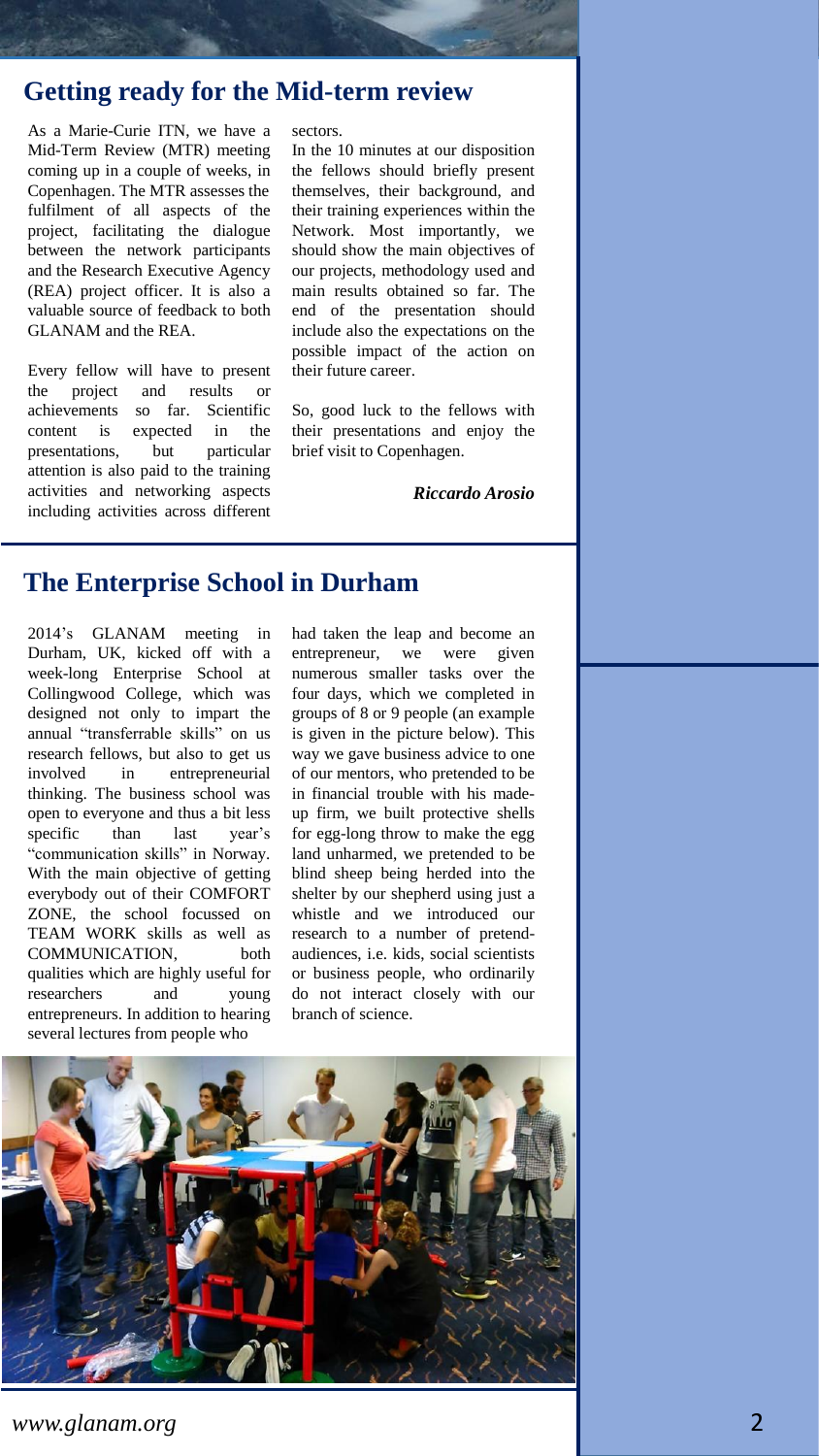We also spent some time coming up with a gadget to market, thus practising to "sell" our ideas, advertise them properly and find sponsors to support them, something which is bound to come in handy in our careers when we are expected to gather funding for our newest projects by writing research proposals. Throughout these exercises we were nudged to take over roles we ordinarily wouldn't feel comfortable with (for example the shy and quiet girl being asked to lead a team discussion, or the bossy, self-confident control freak to just observe and listen), thus broadening our horizons and experiencing different ways of problem solving. Although it took a lot of effort and involved quite some personality clashes in my group, I did learn that it is possible to work with everyone if willing to adapt to different roles. And it was interesting to see where research can take you,

even though you might not expect it…

### *Katharina Streuff*



*Photos courtesy of Kevin Schiele*

## **Life in Longyearbyen**

The upcoming GLANAM workshop takes place in the remote and in many ways exotic Longyearbyen, Svalbard. This will be the first visit to this Arctic Archipelago for many of the GLANAM members. Therefore we leave some room for introducing Svalbard in this issue of the newsletter.

In spite of its harsh climate and remote location, Svalbard has interested people for ages. The first, sometimes disputed discovery of the archipelago may be credited to the Scandinavians of the 12th century. Sources from this time tell about a land named "Svalbarð", or "The land of the cold shores". Svalbard reappears in the history books at the end of the 16th century, when a Dutch expedition led by Willem Barentsz came across the archipelago. Whaling and walrus hunting became the main business up there, and several European countries sent their fleets to take part in the exploitation. At the end of the 19th century the coal mining business started, which in addition to the Europeans, also attracted Americans and Russians. Coal mining is still an important industry on Svalbard.

Active mines are for example found near Longyearbyen and in Svea. Worth to know is that in the aftermath of the colonisation of Svalbard, the "Svalbard treaty" was signed in the year of 1920. The treaty includes several paragraphs about laws and regulations on Svalbard.



http://commons.wikimedia.org/wiki/File:Topographic\_map\_of\_Svalbard.svg

*www.glanam.org* 3